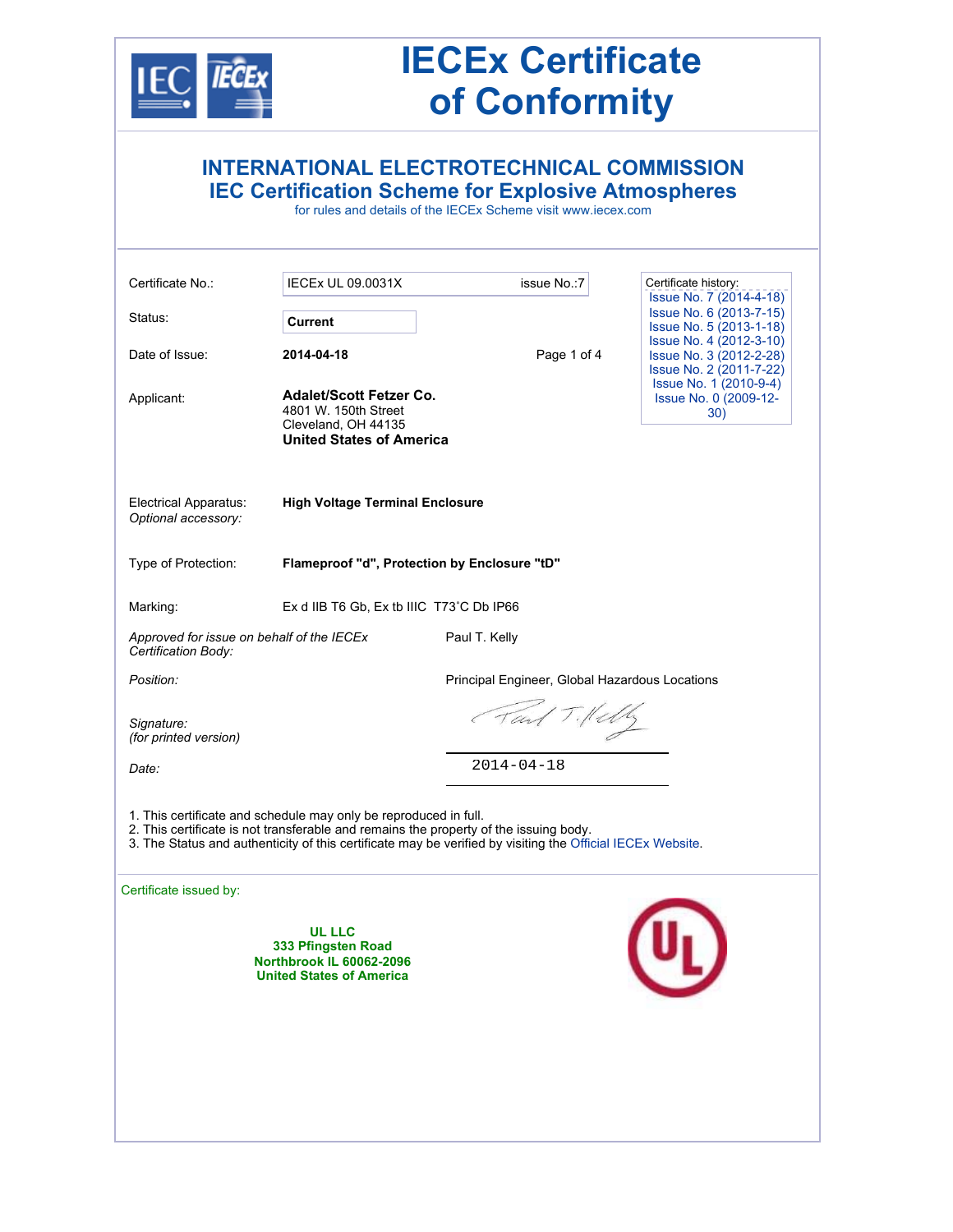|                                              | <b>IECEx Certificate</b><br>of Conformity                                                                        |                                                                                                                                                                                                                                                                                                                                                                                                                                                                                               |  |  |  |
|----------------------------------------------|------------------------------------------------------------------------------------------------------------------|-----------------------------------------------------------------------------------------------------------------------------------------------------------------------------------------------------------------------------------------------------------------------------------------------------------------------------------------------------------------------------------------------------------------------------------------------------------------------------------------------|--|--|--|
| Certificate No.:                             | <b>IECEX UL 09.0031X</b>                                                                                         |                                                                                                                                                                                                                                                                                                                                                                                                                                                                                               |  |  |  |
| Date of Issue:                               | 2014-04-18                                                                                                       | Issue No.: 7                                                                                                                                                                                                                                                                                                                                                                                                                                                                                  |  |  |  |
|                                              |                                                                                                                  | Page 2 of 4                                                                                                                                                                                                                                                                                                                                                                                                                                                                                   |  |  |  |
| Manufacturer:                                | <b>Adalet/Scott Fetzer Co.</b><br>4801 W. 150th Street<br>Cleveland, OH 44135<br><b>United States of America</b> |                                                                                                                                                                                                                                                                                                                                                                                                                                                                                               |  |  |  |
| Additional Manufacturing location<br>$(s)$ : |                                                                                                                  |                                                                                                                                                                                                                                                                                                                                                                                                                                                                                               |  |  |  |
| as amended.                                  |                                                                                                                  | This certificate is issued as verification that a sample(s), representative of production, was assessed and tested and<br>found to comply with the IEC Standard list below and that the manufacturer's quality system, relating to the Ex products<br>covered by this certificate, was assessed and found to comply with the IECEx Quality system requirements. This<br>certificate is granted subject to the conditions as set out in IECEx Scheme Rules, IECEx 02 and Operational Documents |  |  |  |
| <b>STANDARDS:</b>                            | documents, was found to comply with the following standards:                                                     | The electrical apparatus and any acceptable variations to it specified in the schedule of this certificate and the identified                                                                                                                                                                                                                                                                                                                                                                 |  |  |  |
| IEC 60079-0: 2011<br>Edition: 6.0            | Explosive atmospheres - Part 0: General requirements                                                             |                                                                                                                                                                                                                                                                                                                                                                                                                                                                                               |  |  |  |
| IEC 60079-1: 2007-04<br>Edition: 6           |                                                                                                                  | Explosive atmospheres - Part 1: Equipment protection by flameproof enclosures "d"                                                                                                                                                                                                                                                                                                                                                                                                             |  |  |  |
| IEC 60079-31: 2008<br>Edition: 1             | Explosive atmospheres - Part 31: Equipment dust ignition protection by enclosure 't'                             |                                                                                                                                                                                                                                                                                                                                                                                                                                                                                               |  |  |  |
|                                              | expressly included in the Standards listed above.                                                                | This Certificate does not indicate compliance with electrical safety and performance requirements other than those                                                                                                                                                                                                                                                                                                                                                                            |  |  |  |
| <b>TEST &amp; ASSESSMENT REPORTS:</b>        |                                                                                                                  | A sample(s) of the equipment listed has successfully met the examination and test requirements as recorded in                                                                                                                                                                                                                                                                                                                                                                                 |  |  |  |
| Test Report:                                 |                                                                                                                  |                                                                                                                                                                                                                                                                                                                                                                                                                                                                                               |  |  |  |
| US/UL/ExTR13.0027/00                         |                                                                                                                  | US/UL/ExTR13.0027/01                                                                                                                                                                                                                                                                                                                                                                                                                                                                          |  |  |  |
| <b>Quality Assessment Report:</b>            |                                                                                                                  |                                                                                                                                                                                                                                                                                                                                                                                                                                                                                               |  |  |  |
| US/UL/QAR08.0003/05                          |                                                                                                                  |                                                                                                                                                                                                                                                                                                                                                                                                                                                                                               |  |  |  |
|                                              |                                                                                                                  |                                                                                                                                                                                                                                                                                                                                                                                                                                                                                               |  |  |  |
|                                              |                                                                                                                  |                                                                                                                                                                                                                                                                                                                                                                                                                                                                                               |  |  |  |
|                                              |                                                                                                                  |                                                                                                                                                                                                                                                                                                                                                                                                                                                                                               |  |  |  |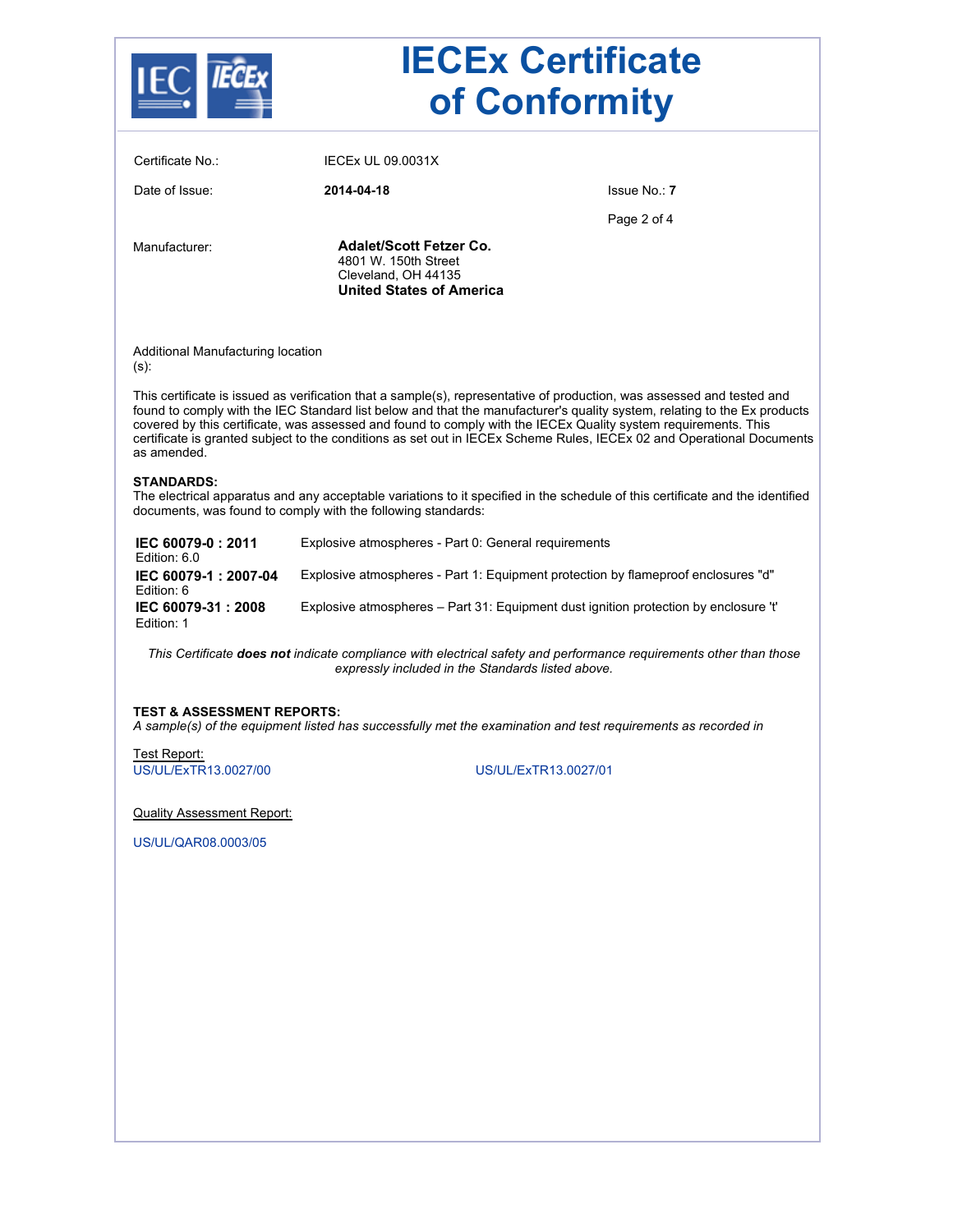

## **IECEx Certificate of Conformity**

Certificate No.: IECEx UL 09.0031X

Date of Issue: **2014-04-18** Issue No.: **7**

Page 3 of 4

**Schedule**

#### **EQUIPMENT:**

*Equipment and systems covered by this certificate are as follows:*

The XHVX Series of terminal enclosures contain porcelain stand-offs used for terminal connections within the enclosures. The enclosures contain up to either six single lug connectors or three 4 lug connectors. Enclosures provided with a cover gasket (Model No. suffix N4) can be marked IP66 and are suitable for dust environments.

See Annex for more details.

#### **CONDITIONS OF CERTIFICATION: YES as shown below:**

- **Enclosures shall be installed to a flat rigid surface using the mounting means provided.**
- When the enclosure is installed, a minimum of 30 mm separation between the flameproof flanged joint and any solid object, which is not part of the enclosure, shall be maintained.
- For conduit/cable layout information, refer to drawing DS590M/DS591M.
- All unused openings must be fitted with IECEx certified flameproof "d" and "tb" blanking elements and have a minimum gas and IP marking equal to the marking on the enclosure.
- The enclosure certification applies to equipment without cable glands. When installing cable glands, they must be certified as flameproof and have a minimum gas, dust and IP marking equal to the marking on the enclosure.
- The end user shall provide the bonding means as necessary.
- The flanged joint has the following joint parameters: Width: 19mm, Gap: 0.08mm.
- The approval applies to equipment without cable/conduit fittings. When installing cable/conduit fittings, the cable/conduit fitting must be certified as Flameproof "d" and "tb" and have a minimum IP rating equal to the marking on the enclosure.
- Type "Bd" breather/drains are only suitable for bottom entry.
- The threads of the internal plug of teh Type "Bd" Breather Drains must be fully tightened within the main body and not protrude above the body surface.
- The threaded spigots of Type "Bd" Breather Drains and taper threaded Type "Be" Breather Drains are not permitted to protrude into the associated enclosure to maintain their ingress protection ratings.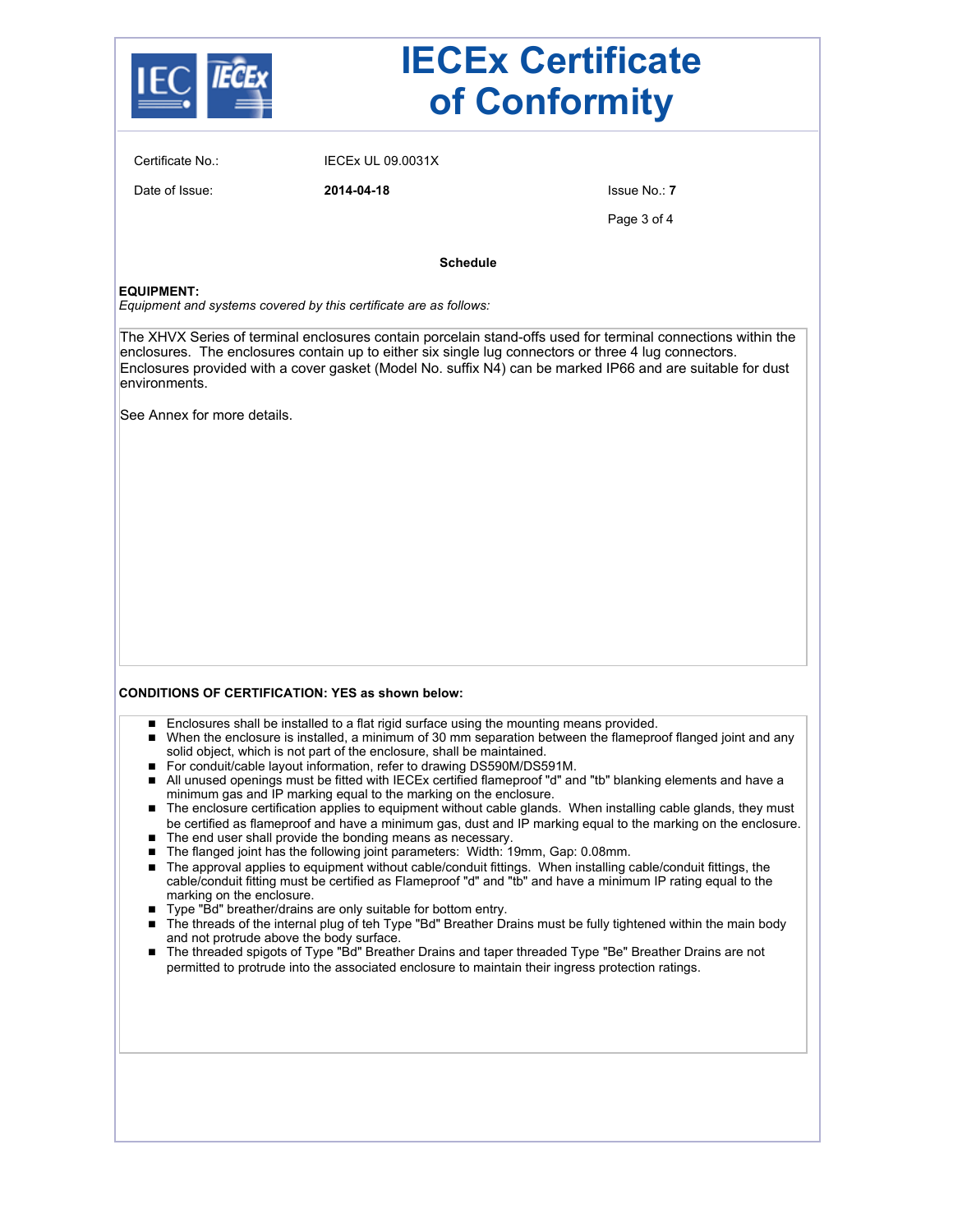

# **IECEx Certificate of Conformity**

Certificate No.: IECEx UL 09.0031X

Date of Issue: **2014-04-18** Issue No.: **7**

Page 4 of 4

#### **DETAILS OF CERTIFICATE CHANGES (for issues 1 and above):**

Issue 1: Addition of model numbers.

Issue 2: Conductor size on Model XHVX 181808 is being decreased. Conductor size is being changed on Models XHVX 161608, 181808, 183008, 183608, 243008, 243608, 162410, 164610 and 183610.

Issue 3: Updated the XHVX series of high voltage enclosures to IEC 60079-0 Fifth Edition. Also, added a 2 x 2 terminal construction to the enclosures.

Issue 4: Reference to routine testing for Model 121208.

Issue 5: Revisions were made to the ExTR's to clarify certain clauses.

Issue 6: Updating to the latest IEC 60079-0 Ed. 6 and IEC 60079-31 Ed. 1. Issue 7: Nomenclature and drawing updates.